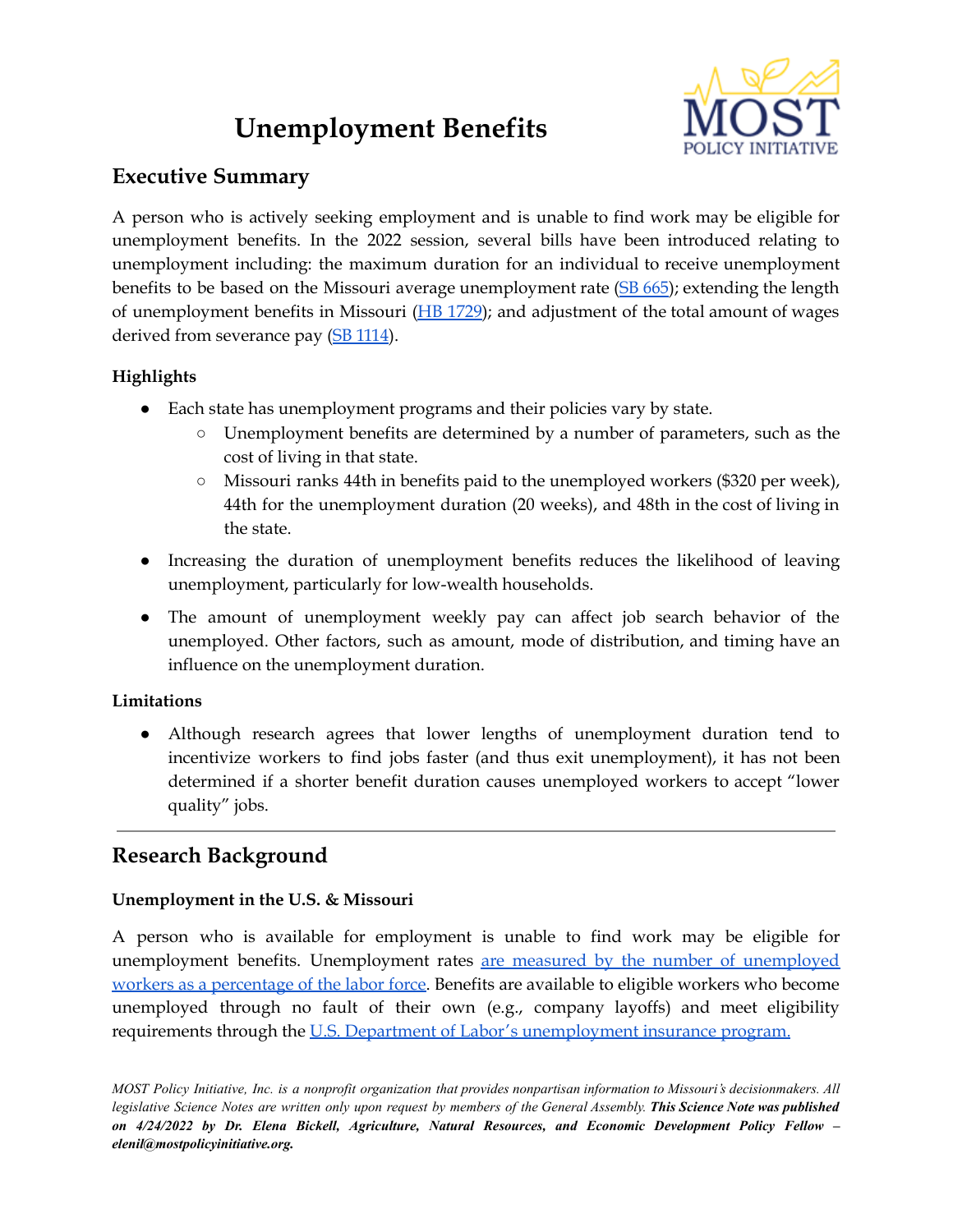The average U.S. unemployment rate for the last 20 years has been about 5%. Over the years, the unemployment rate has fluctuated as a result of national or worldwide events, such as the food and economic crisis in 2008 and the COVID-19 pandemic. As shown in Figure 1, unemployment rates before the pandemic were at a historical low of 3.5% since 2002 before spiking to 14.7% in April 2020 (the highest unemployment rate shown in the figure). As of March 2022, the U.S. unemployment rate was  $3.6\%.^1$ 



**Figure 1**. **Civilian unemployment level, seasonally adjusted**. The shaded areas represent recession and COVID-19 outbreak, U.S. Bureau of Labor Statistics. 1

Over the last 20 years, the average unemployment rate for Missouri has been about 5.75%. When the national unemployment rate was at its highest during the pandemic at 14.7%, the Missouri unemployment rate was 11.2%, and the number has been declining since then. Last month, the unemployment rate of Missouri was 3.6% with an estimated number of unemployed Missourians being 109,474. Currently, Missouri ranks [26th](https://www.bls.gov/web/laus/laumstrk.htm) in unemployment rate in the nation.

#### **Unemployment Benefits Determination**

**Unemployment benefits intend to provide temporary financial assistance to people who are currently out of work but are actively seeking employment.** Each state determines their own unemployment benefits program. Most programs are not intended to replace a person's entire paycheck from a previous employer and pay out for no more than 28 weeks. Every state uses its own formula to calculate the amount paid to unemployed people, but it is typically based on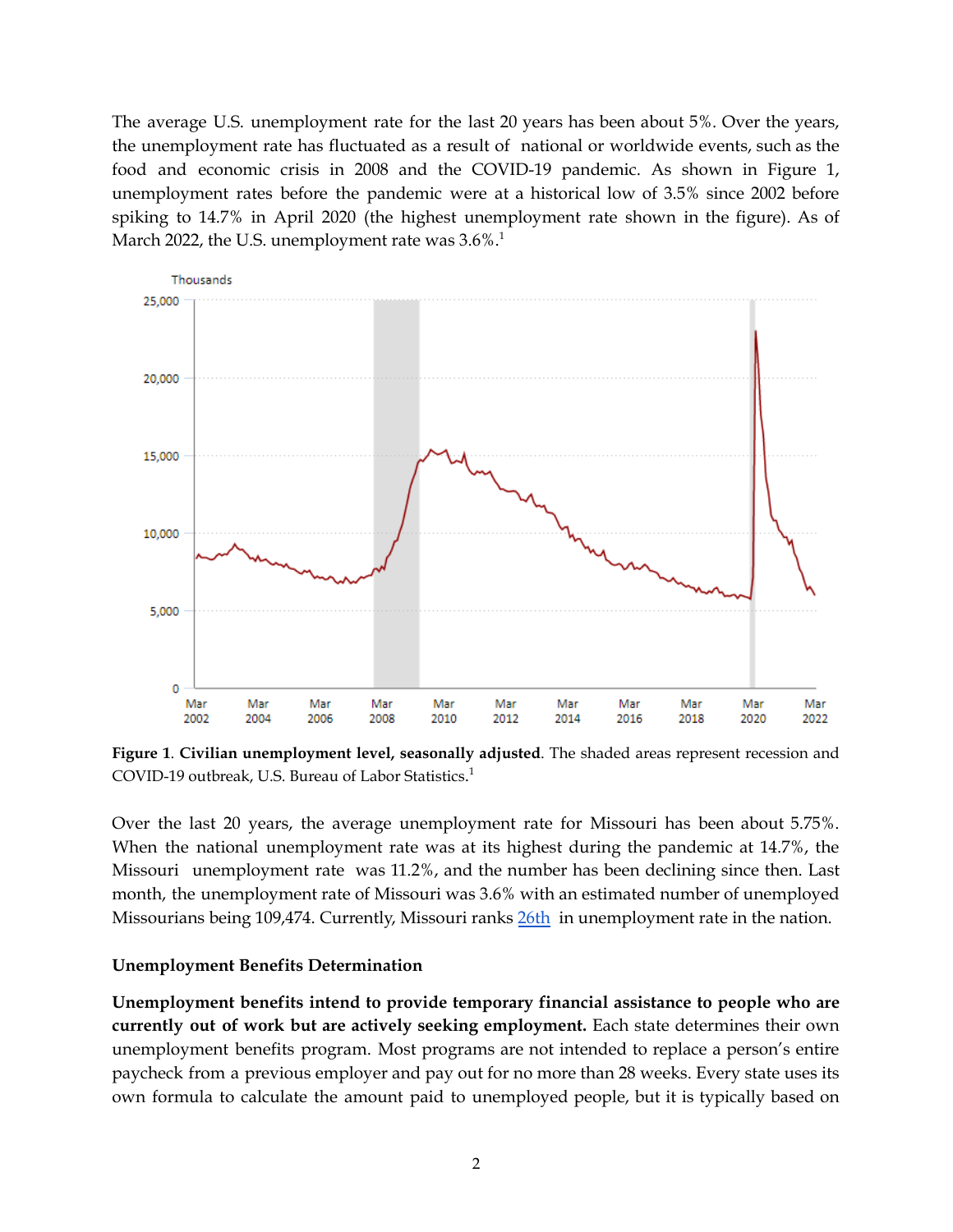previous earnings from the most recent employer over a current 52-week period. This means the amount each unemployed person receives will vary. The state of Massachusetts pays the highest weekly amount (\$823) and Mississippi pays the lowest (\$235). In [Missouri](https://labor.mo.gov/unemployed-workers), one can receive up to \$320 of weekly unemployment benefit for up to 20 weeks. For the comprehensive list of current unemployment benefits rates in the nation, the unemployment duration, and cost of living, please visit supplemental [Table](https://mostpolicyinitiative.org/wp-content/uploads/2022/04/Table-1.-Unemployment-Benefits-Rates.pdf) 1.

#### **Unemployment Duration**

Research suggests that unemployment benefits **create longer or more frequent episodes of unemployment.**<sup>2,4,5,6</sup> This applies especially for workers who tend to accept jobs that have a higher risk of unemployment, or spend more time searching for a new job after becoming unemployed. <sup>2</sup> Drawing from data in the 1990s, a 10% increase in unemployment benefits raises average unemployment durations by 4-8% in the U.S. $3$ 

There are additional determinants that can influence how fast workers get back to employment, such as how much, when, and in what form the severance is distributed.<sup>2</sup> For example, nearly half of those unemployed in the U.S. report zero liquid wealth (cash) at the time of job loss, suggesting that liquidity is a concern for many unemployed individuals. Jobless households tend to spend and consume less than the households who enjoy permanent income. 2

#### Reducing Duration of Unemployment Benefits

Research indicates that for unemployed workers who are restricted by available cash, we tend to see a longer unemployment duration if the benefits are paid out in cash and in a lump-sum form, although this is mostly applied to unemployed workers who are limited by available cash. Then reducing the duration of unemployment benefits can bring increased exit rates from unemployment. <sup>5</sup> European countries that applied reduced duration of benefits show an average of 10% exit rate from unemployment compared to European countries with longer benefit durations. <sup>3</sup> Nevertheless, although research points that lower lengths of unemployment duration can lead to faster exit from unemployment, this effect may be due to reduction in labor force rather than exit to employment and that shorter benefit duration may cause unemployed workers to accept "lower quality" jobs.<sup>4,6</sup> Additionally, researchers point out that other determinants, such as favorable business conditions, are also found to increase the likelihood of leaving unemployment, although the effect is significantly smaller compared to benefit receipt.<sup>4</sup>

#### **References**

- 1. U.S. Bureau of Labor Statistics, Civilian unemployment rate https://www.bls.gov/charts/employ [ment-situation/civilian-unemployment-rate.htm](https://www.bls.gov/charts/employment-situation/civilian-unemployment-rate.htm)
- 2. Chetty, R. (2008). Moral hazard versus liquidity and optimal unemployment insurance. *Journal of political Economy*, *116*(2), 173-234.
- 3. Atkinson, A. B., & Micklewright, J. (1991). Unemployment compensation and labor market transitions: a critical review. *Journal of economic literature*, *29*(4), 1679-1727.
- 4. Bover, O., Arellano, M., & Bentolila, S. (2002). Unemployment duration, benefit duration and the business cycle. *The Economic Journal*, *112*(479), 223-265.